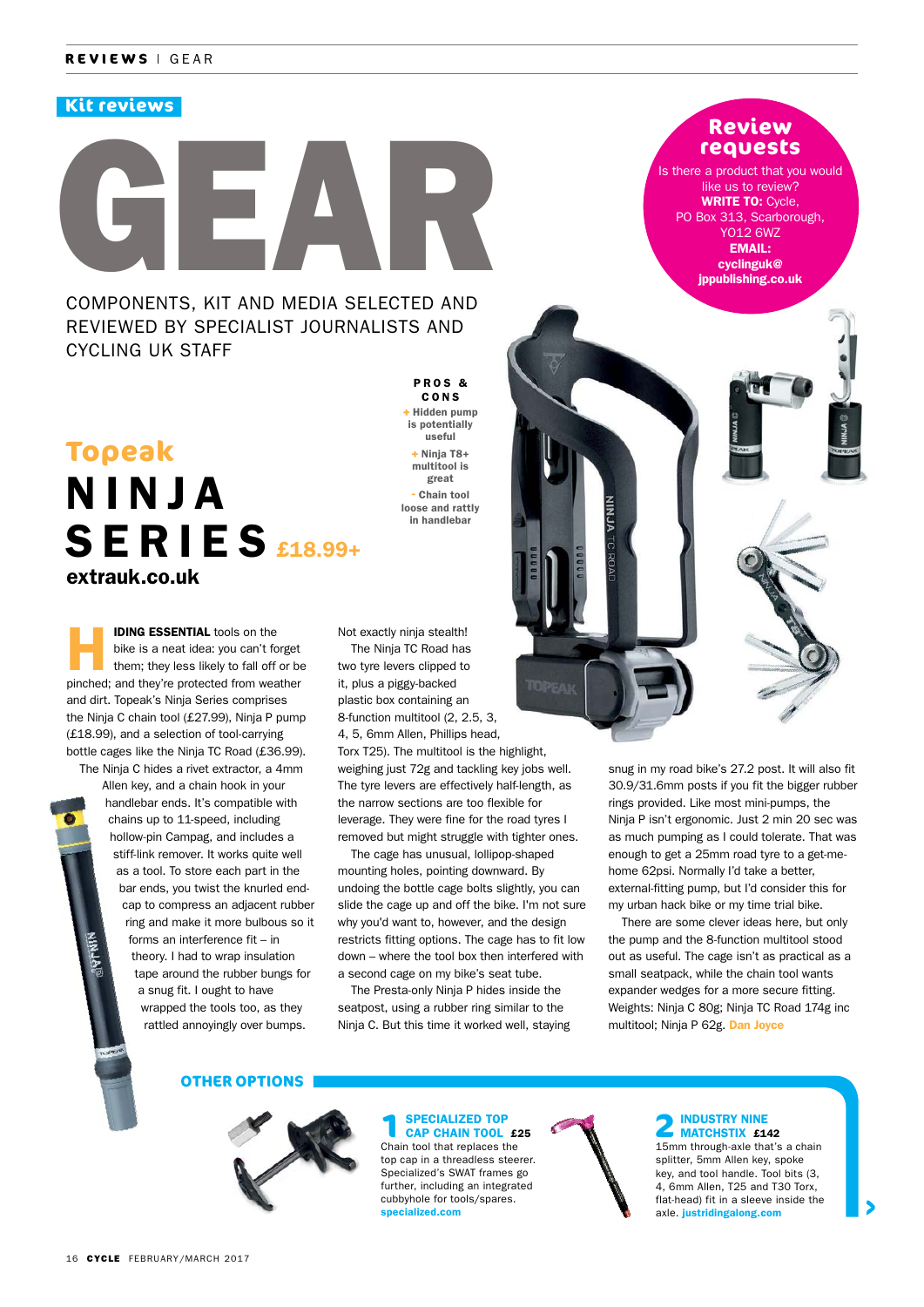### **REVIEWS** | GEAR

trekbikes.com/gb/en **TLR FLASH** CHARGER **Bontrager** 

PROS **+** Easy tubeless tyre inflation + Functions as a regular floor pump

 I **F THERE'S ONE** issue that bedevils tubeless tyre technology, it's the process of getting the newly-fitted tyre inflated. The tyre bead must form a seal with the rim to make the chamber air-tight, but requires internal air pressure to push the bead into place and thus effect the seal. In the absence of an innertube, even the smallest opening can let air out faster than even vigorous hand-pumping can get it in, especially where the chamber has a large volume, as with mountain bike rubber.

The answer is to deliver a large volume of pressurised air, fast. Once the bead meets the rim all around the tyre and the seal is complete, the rest of the job is fairly straightforward, although 'popping' the bead over the retaining lip seen in a dedicated tubeless rim can take a lot more inflation pressure than needed for riding.

A powered compressor, as found in many workshops, will make light work of the task but is beyond most tubeless users. Other options include CO2 cartridges, which can get expensive; home-brewed contraptions, often based on large fizzy drinks bottles; and Bontrager's sturdy TLR Flash Charger floor pump.

It comprises a regular long-barrel floor pump with long hose and auto-select valve chuck, a large-diameter pressure vessel with gauge and bleed valve and a lever that seals the vessel. Once the pump has pressurized the vessel – up to as much as 160psi – the lever is opened, delivering a substantial volume of air in a few seconds. It is not 'instant'; filling an MTB tyre to 40psi through a Presta valve takes about three seconds.



Above: Pulling the lever releases a large volume of air quickly in order to seat tubeless tyres



It is fast enough to get almost any bicycle tubeless tyre seated first time. The only failure I had was with a box-fresh 27.5in gravel tyre on Stan's No Tubes rim tape, where the residual kinks in the folding bead left openings big enough to let air out before the seal could be made. Leaving it inflated by a tube on a rim would ease the kinks.

The Flash Charger also works well as a regular floor pump, although the additional volume of the pressure vessel means it takes more work than usual to get a road tyre to 100psi. Used as an on-off switch, the handle can be used to preserve pressure in the vessel when the hose is removed or to partially-inflate an inner tube before installation. Given this versatility, it makes a great option for the tubeless tyre user and multi-bike household alike Richard Hallett

SAIRSHO

**OTHER OPTIONS**

**1** AIRSHOT £49.99<br>Standalone pressure vessel does the same job but needs a separate floor pump. airshotltd.com



**2** SKS AIRBUSTER £21.99 A good example of a CO2 inflator, meant like all of them for road- or trail-side inflation. Requires expenditure on cartridges. sks-germany.com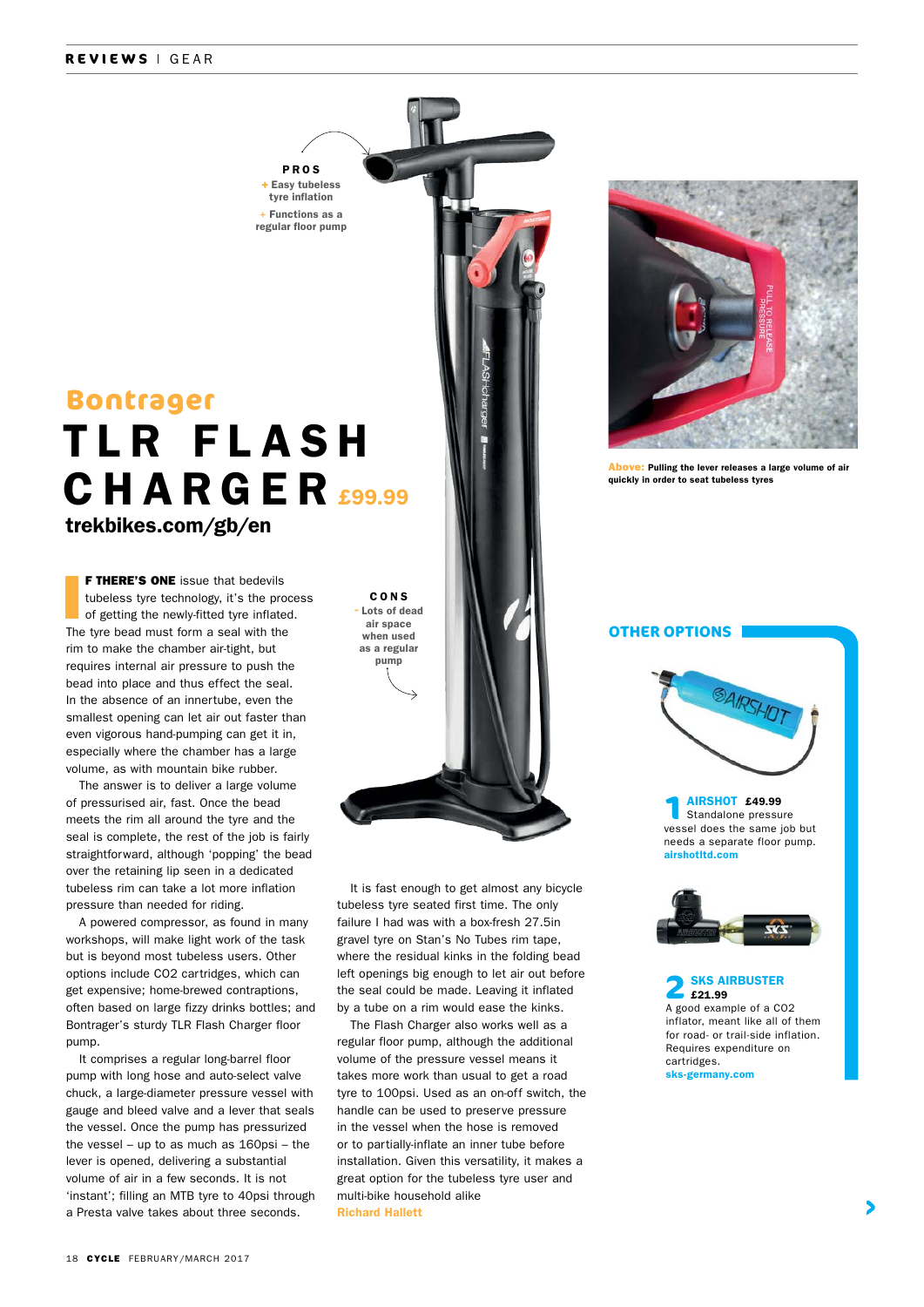# notubes.com S TA N D A R D **TUBELESS**  $KIT<sub>570</sub>$ **Stan's No Tubes**



**OTHING QUITE** hammers home<br>the main benefit of tubeless tyre<br>technology quite like pulling a thorn the main benefit of tubeless tyre from a slowly-deflating road tyre at the start of the local hedge-trimming season. With tubeless, you could ignore this. There are other benefits, but near-imperviousness to punctures has to be the most appealing feature of riding without innertubes.

On the downside, the material cost is significant; going Universal Standard Tubeless means buying dedicated wheels and the tyres to go with them. UST tyres are coated on the inside with a layer of butyl to render them air-tight, while a UST rim is profiled to make a seal with the tyre bead – and has no spoke eyelet holes to let out air. There are a couple of cheaper options: so-called 'ghetto' tubeless, which involves stuff like a BMX or 24in innertube sliced around its circumference as the rim strip and valve; and tubeless conversion kits.

Stan's No Tubes is the daddy of the genre, and per wheel comprises a rubber 'sealing' rim tape, tape to cover the eyelet holes, and half the contents of a bottle of sealant liquid. Once fitted, the rubber tape's profile gives the rim a roughly 'tubeless-ready' cross section. The tyre is doused with soapy water

to help make a seal as the tyre is inflated. With sealant added, the tyre is inflated once again, and the wheel then spun to spread the sealant around the tyre and rim inner surface.

The sealant is critical to the system's success, since it lacks the inherent airtightness of UTS components. The sealant plugs not only imperfections in the fit between rim tape and tyre bead, but the tiny holes in the tyre sidewall covered in a UTS tyre by that inner layer of butyl. If it sounds like a poor alternative to genuine tubeless, it has a couple of advantages: it lacks the weight of the butyl layer, which also adds to rolling resistance, and is said to be less susceptible to 'burping', where air can escape a UTS tyre's seal in small bursts, leading to early deflation.

Using a Bontrager TLR Flash Charger pump, I tried with immediate success two tyres on an MTB wheel – an old folding-bead knobbly and a wire-bead Conti Top Touring – but failed repeatedly to get a box-fresh Panaracer Gravel King 650B tyre to seal, the kinks in the bead leaving big gaps for air to escape. Leaving the tyre inflated on a rim for a day or so might cure this, but in any case there's a 40psi pressure limit on the system, precluding its safe use with the Gravel King at road pressures. The sealant works well, rapidly plugging a hole I made with a sharp object. Little pressure was lost over five days. With the right MTB tyre and rim combo and suitable inflation pressure, Stan's makes a practical alternative to dedicated tubeless.

Richard Hallett



#### **OTHER OPTIONS**



**1**EFFETO MARIPOSA **CAFFÉLATEX** TUBELESS KIT £34.99 Converts MTB and road rims – the latter only for use with dedicated 'road tubeless' tyres. effettomariposa.eu



**2** JOE'S NO<br>
FLATS TUBELESS CONVERSION KIT £29.99 Does same job as Stan's and is available for various rim sizes. joes-no-flats.com